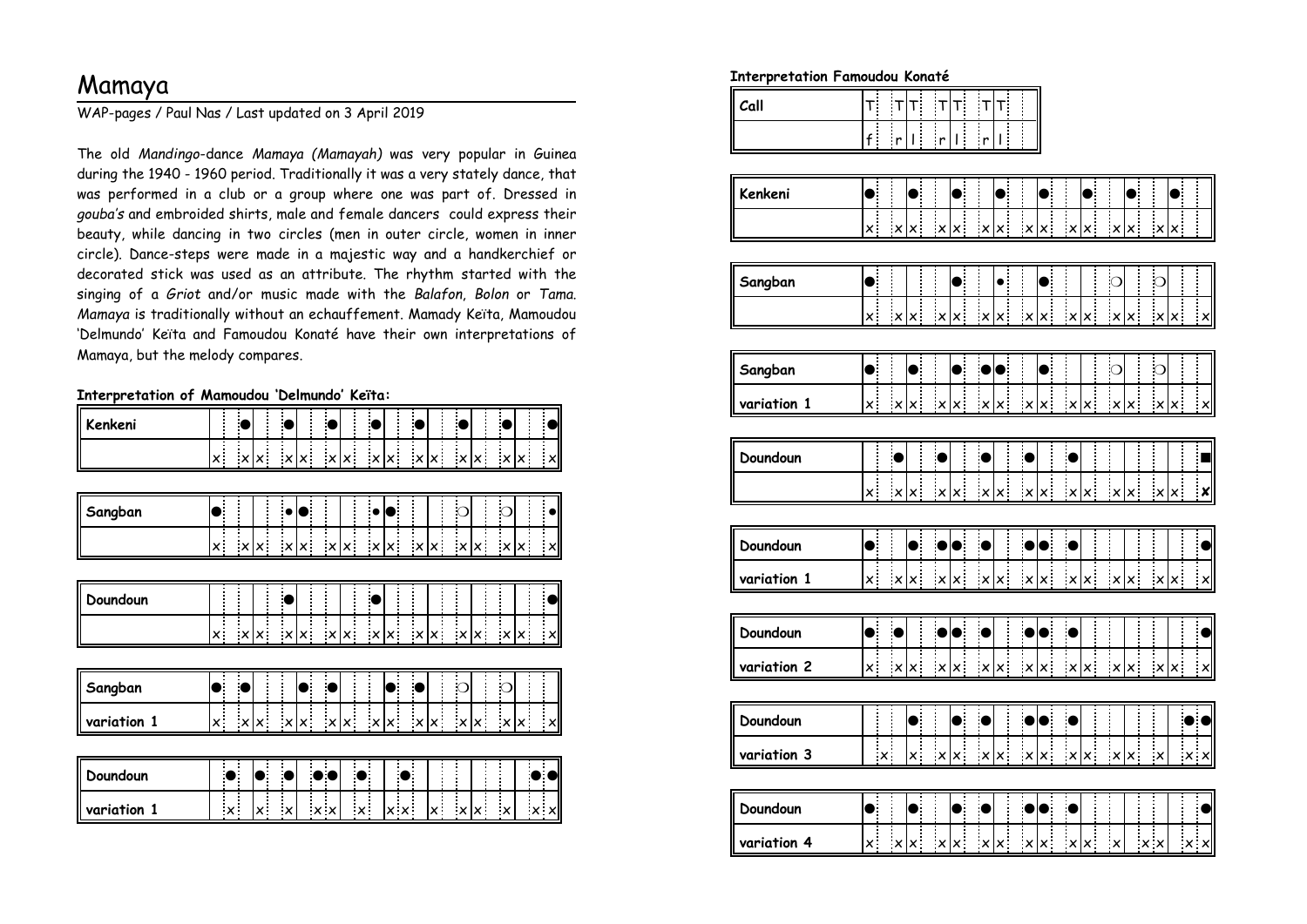| Doundoun        | - 14<br>- 1 |   | ) ( | ) (               |                        |                                          |     |
|-----------------|-------------|---|-----|-------------------|------------------------|------------------------------------------|-----|
| -5<br>variation | X.          | . |     | $\times$ $\times$ | $\cdots$<br><u>х</u> . | $\times$<br>$\cdots$<br>$\sim$<br>$\sim$ | ∴×l |

| <b>Doundoun</b> |      |  |      |                   |     |         |  |    |     |
|-----------------|------|--|------|-------------------|-----|---------|--|----|-----|
| variation<br>O  | - 11 |  | xlx. | $\times$ $\times$ | x x | xlx xlx |  | ∵× | ∴×l |

| l Doundoun |  |  |  | io e |  |                                           |  |      |     |
|------------|--|--|--|------|--|-------------------------------------------|--|------|-----|
| variation  |  |  |  |      |  | $ x $ x $ x - x $ x $ x - x $ x $ x - x $ |  | — x∣ | ∴×l |

**Interpretation Mamady Keïta:**

| <b>Call</b> |  | $\sqcup$ is it test that $\sqcap$                                                             |  |  |  |  |  |
|-------------|--|-----------------------------------------------------------------------------------------------|--|--|--|--|--|
|             |  | $\lfloor$ r $\rfloor$ r $\lfloor$ r $\lfloor$ r $\rfloor$ r $\lfloor$ r $\lfloor$ r $\rfloor$ |  |  |  |  |  |

| <b>II Kenkeni</b> |    |  |      |  |  |                       |                           |                       |  |
|-------------------|----|--|------|--|--|-----------------------|---------------------------|-----------------------|--|
|                   | x. |  | xlx: |  |  | $ x $ x $ x $ x $ x $ | $\mathsf{x}$ $\mathsf{x}$ | $\ddots$<br>$\cdot x$ |  |

| Sangban |               |       |         |  |  |                                                       |  |  |     |
|---------|---------------|-------|---------|--|--|-------------------------------------------------------|--|--|-----|
|         | $\sim$ $\sim$ | ∴∨l∨∴ | — xlx ⊹ |  |  | $ x $ x $ x - x $ x $ x - x $ x $ x - x $ x $ x - x $ |  |  | ∴×l |

| oundoun( |                |              |     |  |  |                     |  |  |     |
|----------|----------------|--------------|-----|--|--|---------------------|--|--|-----|
|          | $\mathbf{v}$ : | $\mathbf{x}$ | ∹×l |  |  | lx xlx xlx xlx xlx. |  |  | ∴×l |

| Djembé |                                                            | -                                | $\overline{\phantom{0}}$<br>- |
|--------|------------------------------------------------------------|----------------------------------|-------------------------------|
|        | $\blacksquare$<br>$r_{\rm{1}}$<br>$\overline{\phantom{a}}$ | . .<br>.<br>.<br>r I r<br>.<br>. | .                             |

|              |    |  |     |     | <b>COL</b> |     | . .                 |  | . . |  |  |
|--------------|----|--|-----|-----|------------|-----|---------------------|--|-----|--|--|
| $\mathbf{r}$ | -- |  | . . | . . |            | . . | . .<br>$\mathbf{r}$ |  |     |  |  |

| other sources:     |                  |                |                |                    |                                     |               |    |                |                          |                         |                          |                     |              |                      |                      |                |     |                            |                |                 |   |                               |                          |
|--------------------|------------------|----------------|----------------|--------------------|-------------------------------------|---------------|----|----------------|--------------------------|-------------------------|--------------------------|---------------------|--------------|----------------------|----------------------|----------------|-----|----------------------------|----------------|-----------------|---|-------------------------------|--------------------------|
| Djembé             |                  | s <sub>s</sub> |                |                    | s <sub>s</sub>                      |               |    | $T$ T          |                          |                         | s <sub>s</sub>           |                     |              | s <sub>s</sub>       |                      | s <sub>s</sub> |     |                            | s <sub>s</sub> |                 |   | 5S                            |                          |
| solo accomp.1      |                  | r <sub>1</sub> |                |                    | I r                                 | İ             |    | r <sub>1</sub> | Î                        |                         | $\mathsf{L}$ r           | Ť                   |              | r <sub>1</sub>       |                      | 1 r            |     |                            | $r \perp$      |                 |   | $\mathsf{L}(\mathsf{r})$      |                          |
|                    |                  |                |                |                    |                                     |               |    |                |                          |                         |                          |                     |              |                      |                      |                |     |                            |                |                 |   |                               |                          |
| Djembé 3           |                  | i<br>:<br>:    | S              |                    | T T S                               |               |    | İ              | $\sf S$                  |                         |                          | T T S               |              |                      | $\mathsf{s}$         | $T$ T S        |     |                            | i<br>:         | $\vert$ S       |   | $T$ T S                       |                          |
|                    |                  |                | $\mathbf{r}$   |                    | $\vert_{\vert \vert r \vert \vert}$ |               |    | İ              | $\mathbf{r}^{\parallel}$ |                         | r                        |                     |              | $\ddot{\phantom{a}}$ | $\overline{r}$       | r              |     |                            | $\ddot{}}$     | $\frac{1}{2}$   |   | $\frac{1}{1}$ r $\frac{1}{1}$ |                          |
|                    |                  |                |                |                    |                                     |               |    |                |                          |                         |                          |                     |              |                      |                      |                |     |                            |                |                 |   |                               |                          |
| Djembé 4           |                  | <b>BSB</b>     |                |                    | $T$ B                               |               |    |                | $T$ $ B $ $T$            |                         |                          |                     |              |                      | <b>BSB</b>           |                | T B |                            |                | $T$ $T$ $B$ $T$ |   |                               |                          |
|                    |                  | $r \mid r$     |                |                    | r <sub>1</sub>                      |               |    |                | $\lfloor r \rfloor$      |                         | $\mathsf{I}(\mathsf{r})$ |                     |              | $r \mid r$           |                      | r <sub>1</sub> |     |                            | $\frac{1}{2}$  |                 |   | $l$ r                         |                          |
|                    |                  |                |                |                    |                                     |               |    |                |                          |                         |                          |                     |              |                      |                      |                |     |                            |                |                 |   |                               |                          |
| Djembé 5           |                  | TB             |                | $\mathsf{s}_\cdot$ |                                     | $\mathsf{T}$  | T. |                | B                        | $S_{\perp}$             |                          | $\mathsf{T}$        |              |                      | TBBSBT               |                |     | $\mathsf{T}^{\mathsf{r}}$  |                | $B$ SBT         |   |                               |                          |
|                    |                  | r <sub>1</sub> |                | ī.                 |                                     | $\frac{1}{2}$ | r  |                | r                        | $\overline{\mathbf{I}}$ |                          | $\frac{1}{2}$       | r            | $\overline{1}$ r     |                      | r              |     | $\mathbf{r}$               |                | $\mathbf{r}$    |   | r                             |                          |
|                    |                  |                |                |                    |                                     |               |    |                |                          |                         |                          |                     |              |                      |                      |                |     |                            |                |                 |   |                               |                          |
| Djembé break 1     |                  |                |                |                    | τ τ s τ τ s                         |               |    |                | $T$ T s                  |                         |                          | $T$ $T$ $s$ $T$ $T$ |              |                      |                      |                |     | $s$ s $s$ s                |                | $\sf S$         |   |                               | B                        |
|                    |                  | $r \mid r$     |                |                    | 1r                                  |               |    |                | $r \mid r$               |                         | r                        |                     |              | r <sub>1</sub>       |                      | $l$ r $l$      |     | $\mathsf{r}^{\frac{1}{2}}$ |                | $\mathsf{r}$    |   |                               | $\overline{\phantom{a}}$ |
|                    |                  |                |                |                    |                                     |               |    |                |                          |                         |                          |                     |              |                      |                      |                |     |                            |                |                 |   |                               |                          |
|                    | T.               |                | $\overline{B}$ |                    | $B \mid B T$                        |               |    |                | $\mathsf{B}$             |                         |                          | $B B$ <sup>T</sup>  |              |                      | i.                   |                |     | $s$ s $s$ s                |                | $\mathsf{s}$    |   |                               | $\overline{B}$           |
|                    | 'n               | Ì              | r              |                    | r <sub>1</sub>                      |               | r  | İ              | $\mathsf{r}$             |                         | r <sub>1</sub>           |                     | r            | į                    | İ                    | r              |     | $\mathbf{r}^{\parallel}$   |                | $\mathbf{r}$    | İ |                               | $\overline{a}$           |
|                    |                  |                |                |                    |                                     |               |    |                |                          |                         |                          |                     |              |                      |                      |                |     |                            |                |                 |   |                               |                          |
| djembé             | $\mathsf{T}^1_1$ |                | $\,$ B         |                    |                                     | B B           | Т. |                | $\mathsf{B}$             |                         |                          | B B                 | $\mathsf{T}$ |                      |                      |                | 555 | $\mathsf{s}$ :             |                | $\mathsf S$     |   | $\frac{1}{2}$                 |                          |
| douns              |                  | İ              |                |                    |                                     |               |    |                |                          |                         |                          |                     |              |                      | $\ddot{\phantom{a}}$ | i              |     |                            |                |                 |   |                               |                          |
| (H= wood of douns) |                  |                |                |                    |                                     |               |    |                |                          |                         |                          |                     |              |                      |                      |                |     |                            |                |                 |   |                               |                          |
| 2x<br>djembé       |                  | $\ddot{}}$     | į              |                    |                                     | İ             |    | İ              |                          |                         | $\ddot{}}$               | į                   |              | İ                    |                      |                |     | s s  s                     |                | $\sf S$         |   | i                             |                          |
| douns              | $\bullet$        |                | $\overline{H}$ |                    | $\overline{H}$                      |               |    |                | H                        |                         |                          | $H \cdot$           | r            |                      | $\ddot{\phantom{a}}$ | İ              |     |                            | :<br>:         | İ               |   |                               | $\overline{\bullet}$     |
|                    |                  |                |                |                    |                                     |               |    |                |                          |                         |                          |                     |              |                      |                      |                |     |                            |                |                 |   |                               |                          |
|                    |                  |                |                |                    | ד דs <mark>דדs</mark> דד            |               |    |                |                          | $\mathsf{s}$            |                          | İ                   |              | į                    |                      | i<br>I         | İ   |                            | İ              | İ               |   |                               |                          |

<u>r l r l r l r l f</u>